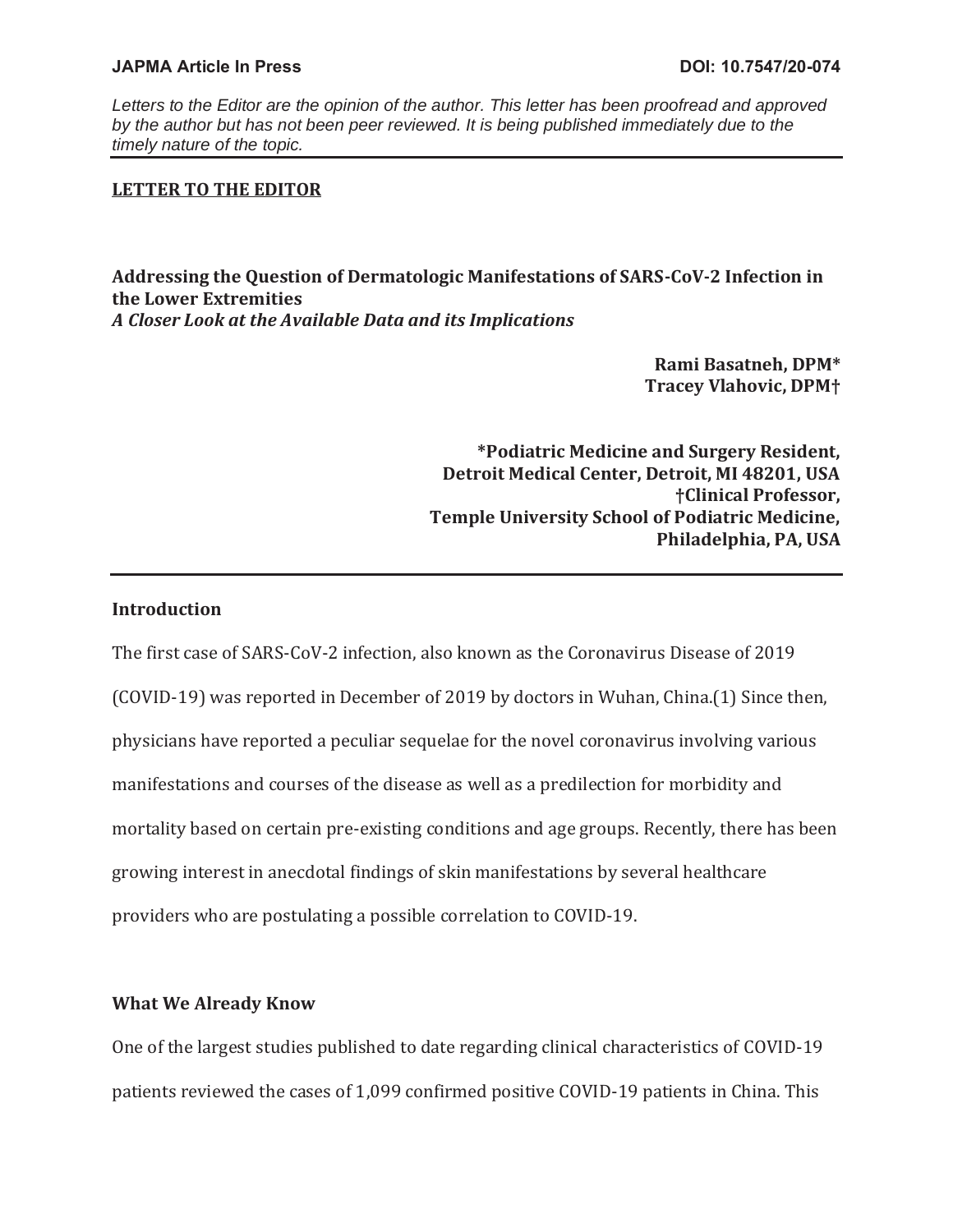study found that the median incubation period for the disease was 4 days, and that the most common symptoms included fever (43.8% of patients were febrile on admission, and 88.7% of patients became febrile throughout the duration of their hospital stay), cough (67.8%), and fatigue (38.1%). The study also noted that 2 patients (0.2%) had rashes, a very small portion of the sample size, with no further details outlined regarding these lesions.(2)

## **Examining the Data**

Most of the buzz on this topic in the United States can be traced back to a video posted by Dr. Maria Del Mar Ruiz Herrera, a podiatrist from Spain. The slides were originally posted in Spanish and later translated by a US-based podiatrist. They entail a few slides with several collages of hands and feet and a few pointers regarding what to do if similar presentations are encountered in practice. The slide also notes that these are chilblains-like lesions or having a vasculitic consistency. No other relevant clinical information is provided in this slide-show, including whether the patients have any other constitutional symptoms or ever tested for COVID-19.(3)

The video was posted on April 9th, the same day that the General Council of Colleges of Podiatrists released a statement announcing that it was launching a registry. In the statement, the council also reported that there have been cases of purple-colored lesions on the toes, which they compare to chickenpox, measles, or chilblains. Some of the same images used in Dr. Herrera's slide show are also included in the statement, without any additional relevant clinical information regarding the patients. The council also notes that there is little scientific evidence to discuss yet, but mentions a case report recently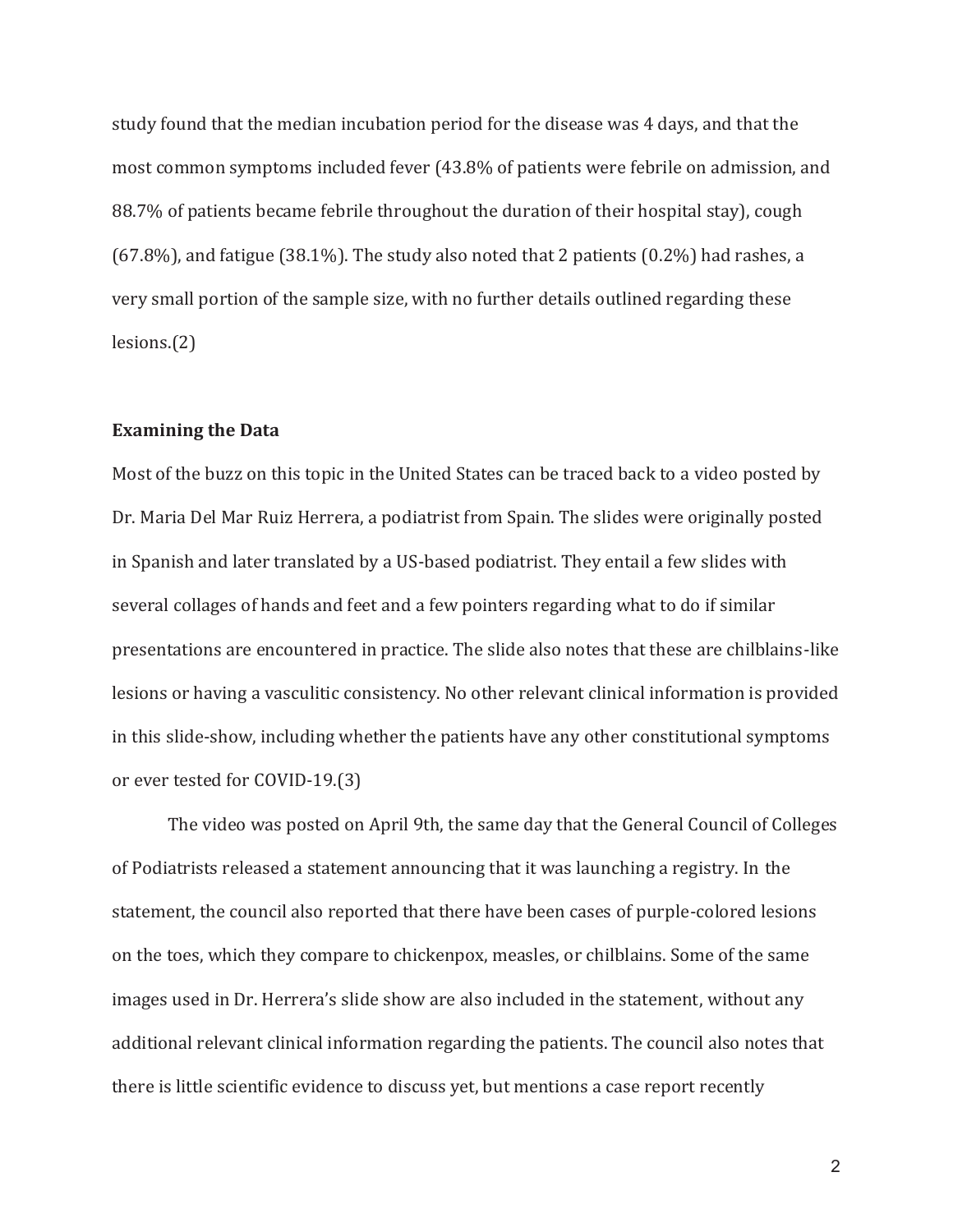published by the International Federation of Podiatrists (IFP) on the organization's website.(4)

The article published by IFP is titled "Acute Acro-ischemia in the Child at the Time of COVID-19." It describes a 13-year-old boy in Italy who presented with pedal purpura that was complicated by blistering and necrosis that ultimately improved. The patient presented febrile 2 days later with a temperature of 38.5 degrees Celsius and experiencing muscle pain, itching and burning to the skin lesions, as well as complaining of a headache. Upon further investigation, it was revealed that the patient's mother and sister had both experienced COVID-19—like symptoms including a fever, cough and dyspnea 6 days prior to the skin lesions presenting. The study notes that the physician was unable to confirm the patient's COVID-19 status.(5)

The same authors published another report in the *European Journal of Pediatric Dermatology* (EJPD) titled "A New Vasculitis at the Time of COVID-19." This case series exhibits several examples of what are described as "Multifocal, often asymmetric" lesions of a vasculitic nature. The report states that this presents mostly in healthy children and adolescent patients, with no other symptoms besides the skin manifestations. The study also notes that the patients do not have any reported history of similar lesions, and that 10% of cases involve a sibling with similar skin manifestations. The authors found that the parents do not share these presentations even as they report contact with COVID-19 patients or have tested positive themselves. While the lesions were found on the hands and feet, the lesions on the feet were more severe and complicated by a sequelae consisting of "infiltration, formation of blisters, bruising and superficial necrosis." The lesions on the feet were found on the digits, heels, and plantar aspect. The patients were reported to heal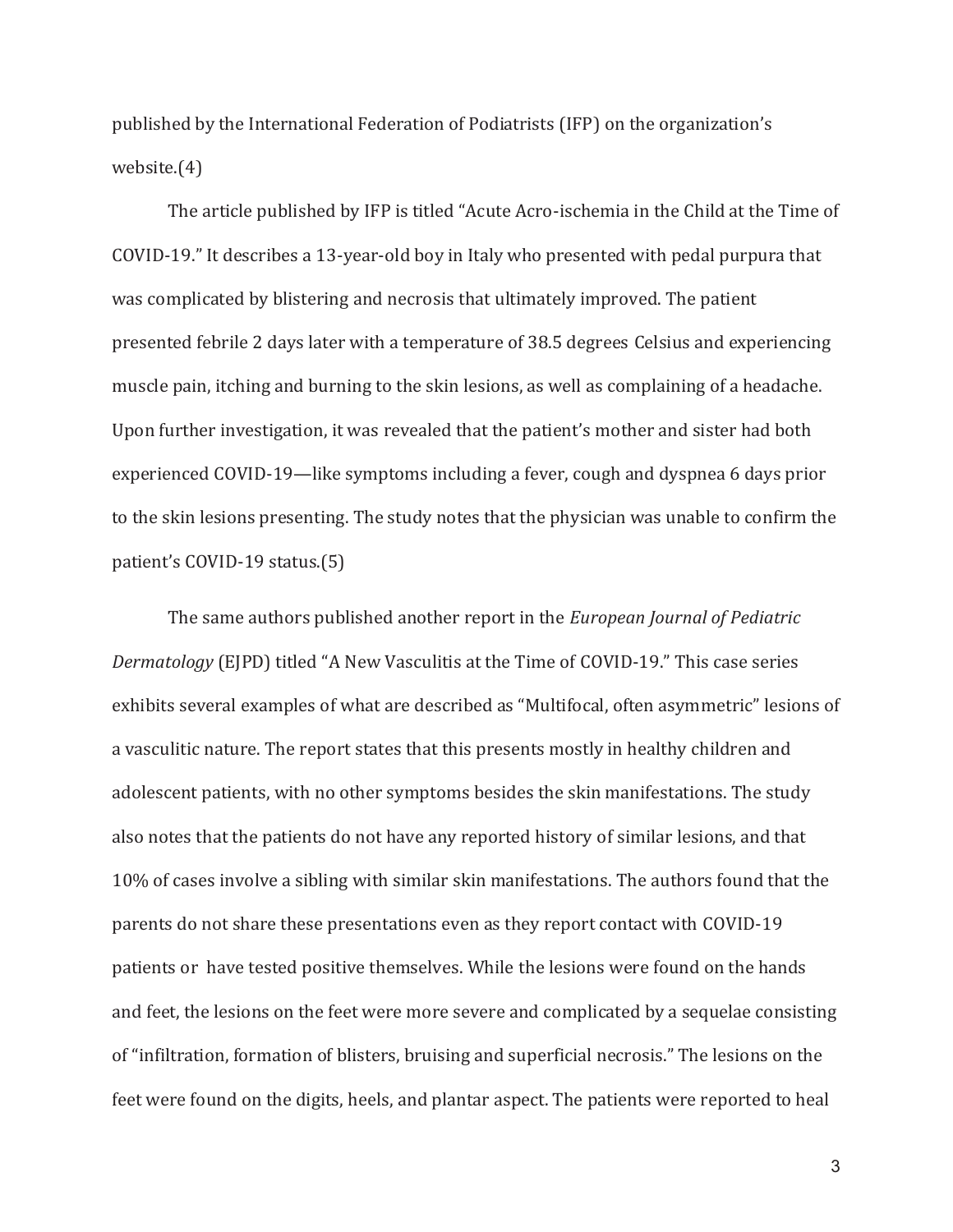within 12-20 days. The case series represents a descriptive report rather than an analytical one, as important data points are left out such as the sample size and gender distribution. Other data points such as the number of adult family members who were positive or had Covid-19-like symptoms were not provided either.(6)

On March 26, 2020, Italian dermatologist Dr. Recalcati published what appears to be the largest study to date examining "Cutaneous Manifestations of COVID-19: a first perspective" in the *Journal of European Academy of Dermatology and Venerology*. In the study, 88 patients were assessed at Lombardy's Lecco Hospital and none had taken any new medications in the previous 15 days. Eighteen patients (20.4%) were found to have cutaneous manifestations. Of the 18, 8 had developed the lesions at the onset of the disease and the remainder developed them during the course of their hospital stay. These presentations consist of an "erythematous rash (14 patients), widespread urticaria (3 patients) and chickenpox-like vesicles (1 patient)." However, this study notes that the main involved region is the trunk and no mention of the feet or lower extremities is made. The lesions are described as being minimally itchy or not itchy at all, and the author states that they heal within a few days. Additionally, the author notes that the presence or lack of cutaneous manifestations did not appear to impact severity of the disease.(7)

In France, a press release on April 6 by the National Syndicate of Dermatologists-Venereologists (SNDV) stated that a WhatsApp group of over 400 dermatologists were sharing information on prevalent skin lesions at this time whether or not they are associated with classical COVID-19 symptomatology.(8)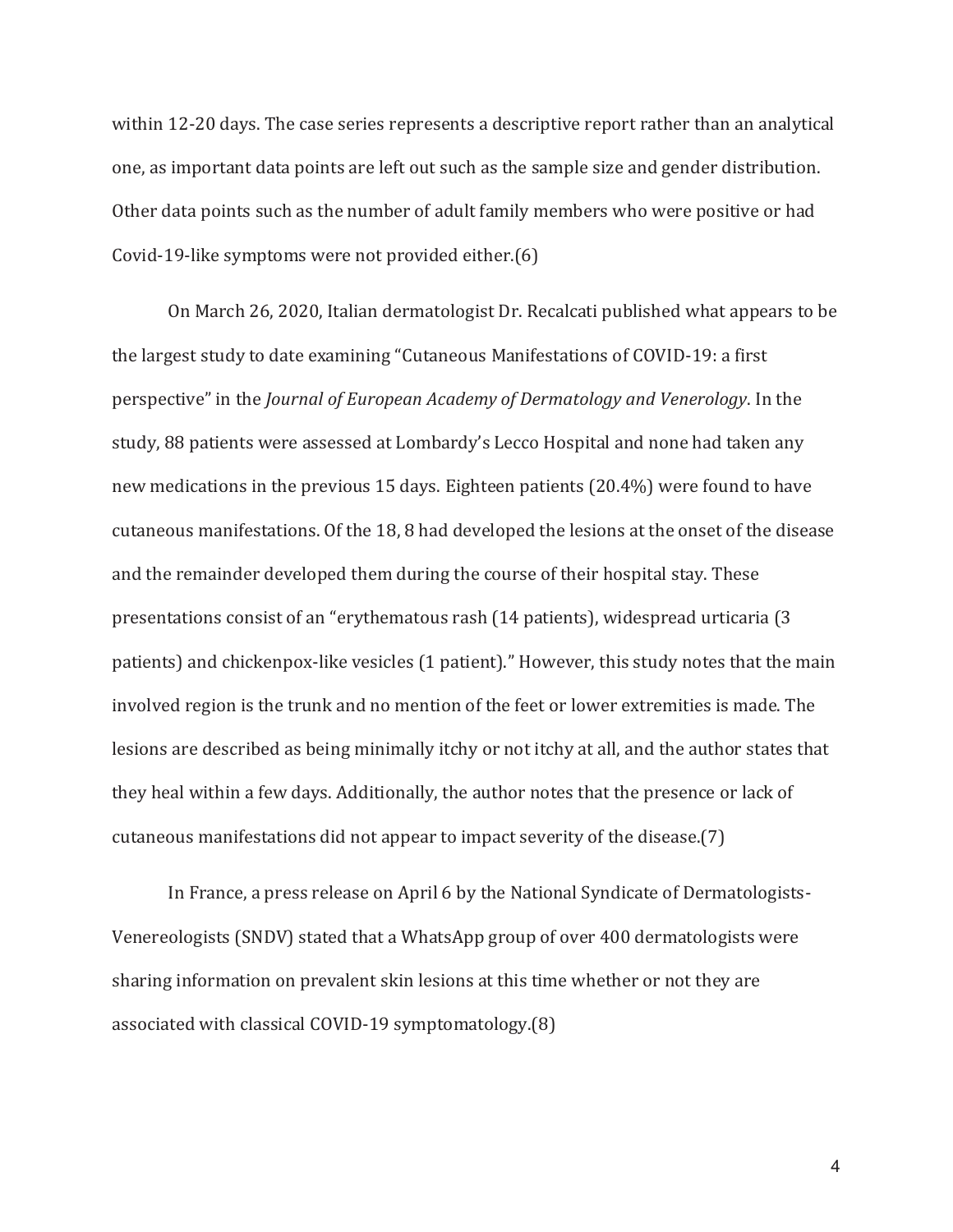On the same day that The SNDV issued its press release, Manalo et al published a case series on two patients with transient livedo reticularis (LR) in the *Journal of the American Academy of Dermatology*. Both patients were confirmed to be positive for COVID-19. The first patient, a 67-year-old male, developed a livedoid patch on his right anterior thigh 7 days after onset of symptoms. The patient also developed gross hematuria at this time. Both the lesion and hematuria resolved within a day later. The second patient, a 47 year-old female, developed a similar asymptomatic rash to the right leg that was noticed when the patient went from being outdoors to indoors. This rash reportedly resolved in 20 minutes and did not recur. The authors note that LR may be caused by disseminated intravascular coagulation (DIC), which has been increasingly reported in critical cases involving COVID-19 patients. The authors suggest that these presentations, including the hematuria, may be explained by a low-grade DIC.(9)

The Manalo et al article is not the only report to mention DIC in the setting of dermatologic manifestations in COVID-19 patients. An article in the *Chinese Journal of Hematology* presented a retrospective analysis of 7 critically ill COVID-19 patients who were admitted to the hospital. All 7 lived in Wuhan, developed fevers and respiratory symptoms, and had various stages of limb ischemia. Three of the 7 patients had co-existing conditions such as diabetes, hypertension, and coronary heart disease. Their limb ischemia presented ranging from plantar acral discoloration to dry gangrene. The average time from onset to limb ischemia was 19 days. These lesions correlated with progressive worsening of the disease and occurred a few days before to a few days after mechanical ventilation. Across all 7 patients, an increased D-dimer level to more than 20 times the upper limit of normal was recorded. Reports have shown that an increase in D-dimer was statistically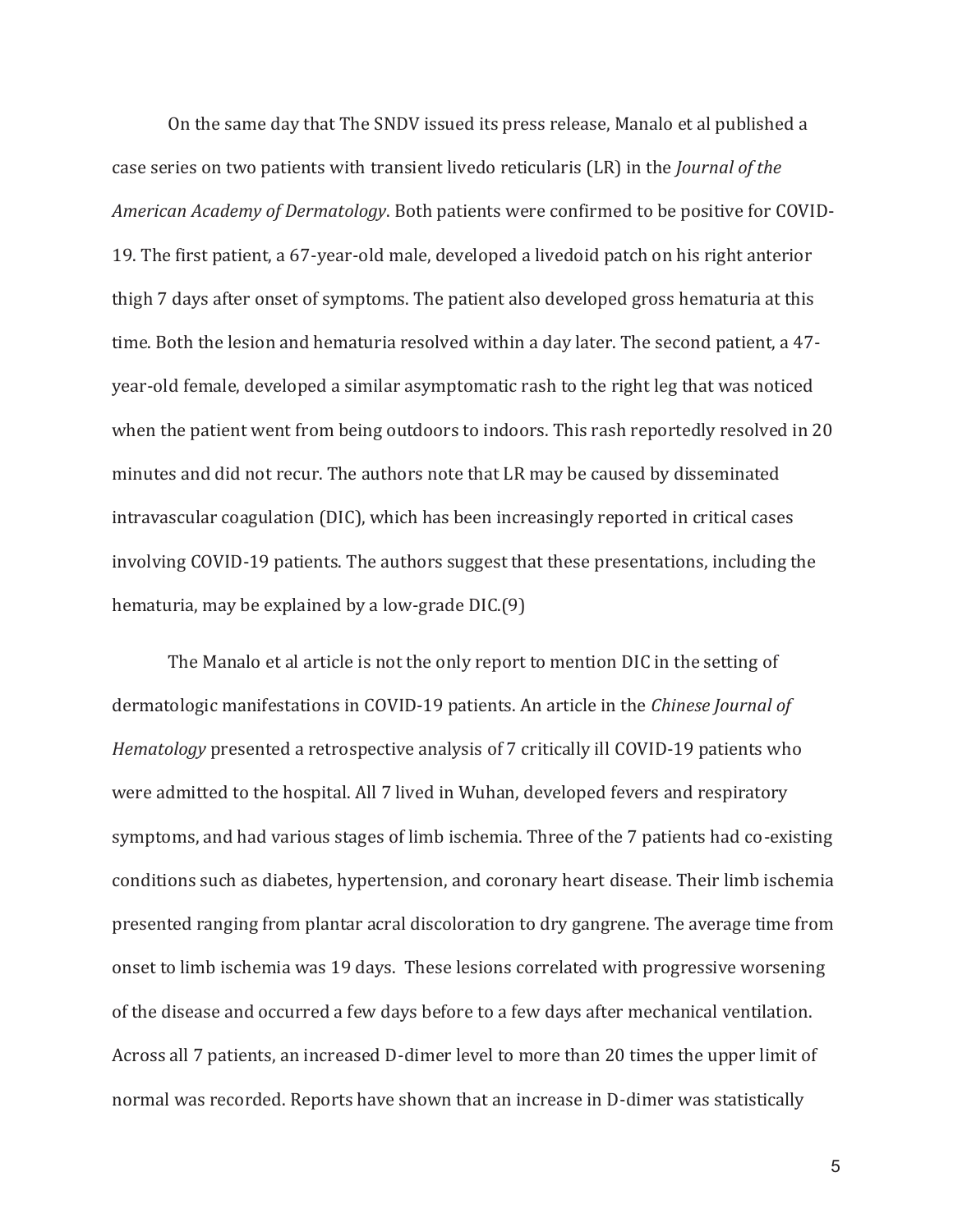significant between ICU and non-ICU patients. Fibrin and fibrinogen degradation product (FDP), a test to diagnose DIC was also greatly increased.(10)

## **Discussion**

In light of the copious anecdotal reports that have circulated among podiatrists and dermatologists mainly in Europe and the United States, many healthcare professions are sharing their takes on social media with understandable intrigue and curiosity. It is important however to be very cautious in the wording and distribution of such commentary as it may easily be misconstrued by other practitioners and the general public, especially during a time of wide-spread anxiety relating to the pandemic.(11)

In the last few weeks, several pieces have been published in the mainstream media (MSM) using the images shared by Dr. Herrera and the General Council of Colleges of Podiatrists in Spain. These pieces paint a picture of a consensus that simply is not there yet in the medical community. A piece published on April 17th by Fox News spuriously titled "Researchers discover new coronavirus symptoms: feet lesions," shares a selective portion of the council's statement without mentioning perhaps the most important line regarding there being little evidence to discuss yet.(12, 4) The council took the appropriate step of creating a registry to crowdsource more data from practitioners.(4)

There are several other examples of MSM using categorical language to report on what are largely unsubstantiated claims. If you spend enough time combing through the social media posts, press releases, and few inconclusive studies published to date on this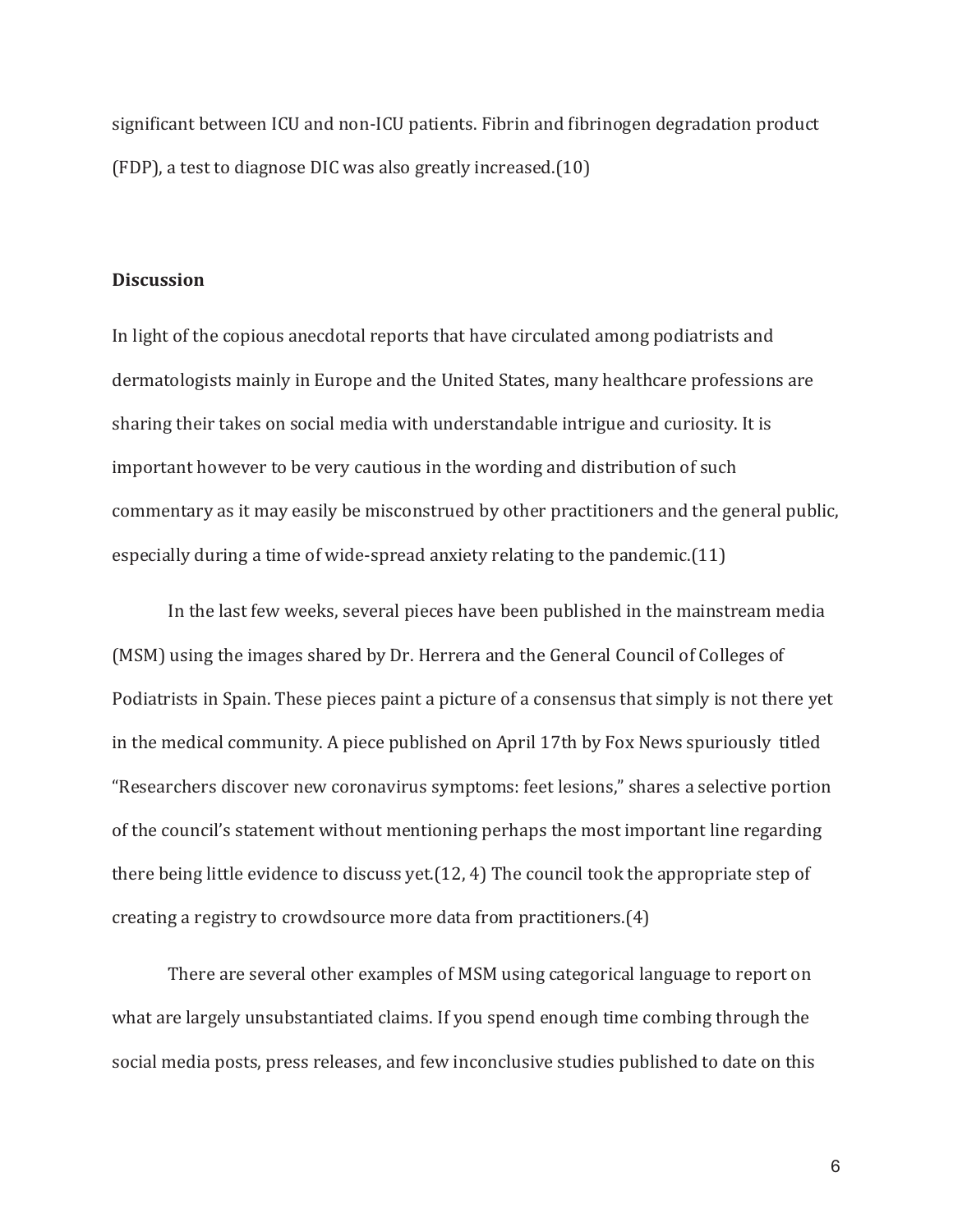matter, you will gain an appreciation for the proverbial game of telephone that has ensued in the past several days.

For example, in a video by celebrity dermatologist, Dr. Sandra Lee (also known as Dr. Pimple Popper), she states that dermatologists across the nation have noticed certain skin conditions that may be associated with COVID-19. As she speaks, the chyron beneath her notes: "It appears that approximately 20% of known COVID-19 patients have skin findings." She continues explaining that the most common of these findings is a livedoidpatterned rash and displays examples of these lesions, all presenting in the lower extremities.(13) It is unclear whether the images used to illustrate these lesions are from a particular study, however it is likely that the 20% statistic she is quoting is referring to Dr. Recalcati's report which was recently published in the *Journal of European Academy of Dermatology and Venerology*, as there are no other published studies quoting that statistic.(7)

As described earlier, Dr. Recalcati reported that 18 out of 88 COVID-19 patients (20.4%) were found to have cutaneous manifestations. These manifestations were most commonly found on the trunk, and not on the lower extremities. In fact, Dr. Recalcati's study does not make mention of the extremities, which were the sole focus of Dr. Lee's video.(7) Dr. Lee then segues to what she describes as the second most common finding: perniosis or chilblains, most commonly occurring on the toes. To the average viewer, it may appear that the first and second most common findings as described by Dr. Lee relate to the statistic of 20% noted at the beginning of the video; however, this is not the case.(13) The source of these subsequent claims involving the fingers and toes at least in part trace back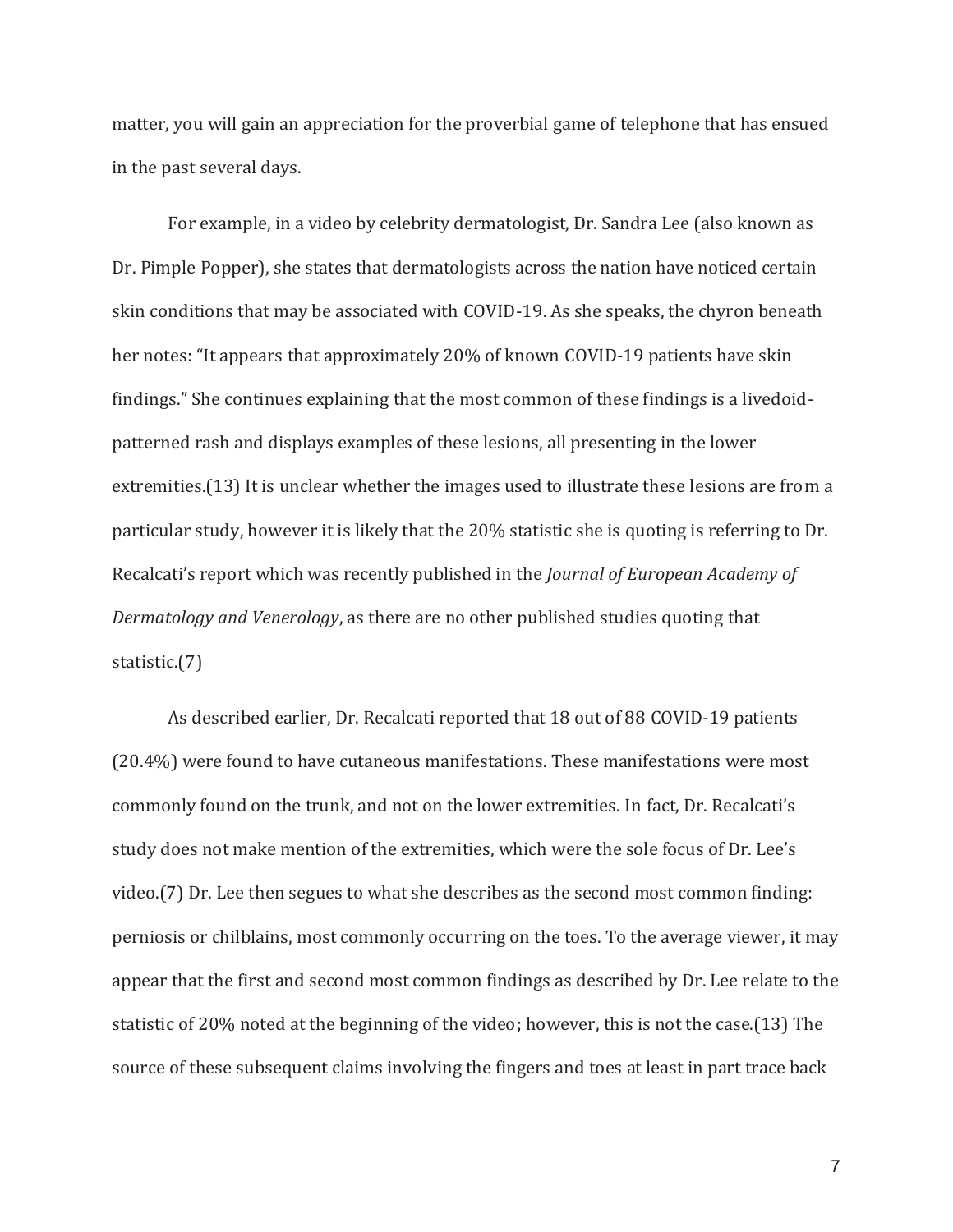to the slide-show by Dr. Herrera highlighted earlier in our report, evidenced by the usage of the same collage from Dr. Herrera's slide-show in Dr. Lee's video.(13, 3) It is important to note again that these photos have no associated clinical information on the subjects or any correlated data points and are not the subject of a published study as of the time of writing this manuscript.(3)

Social media has increasingly been used as a source of information for the average consumer. A study published in 2017 stated that over 40% of the healthcare consumer population relies on social media for health-related information, with that value increased to 90% in the 18-24 age group.(14) This reality compounded with the current pandemic calls on all healthcare providers to emphasize a conscientious approach to delivering health-related information to the general public. While Dr. Lee makes it a point to note that these lesions do not necessarily imply a patient has COVID-19, the claims made in her video, which has up to this point been viewed over 520,000 times, are a concoction of selectively cropped studies and reports presented out of context.(13)

As unequivocal claims of skin manifestations in the lower extremities related to SARS-CoV-2 infection continue to spread with little supportive evidence available, we are faced with the question of the potential ramifications moving forward. A few days ago, a New York-based podiatrist posted a collection of photos of a patient with what he describes are "Symptoms similar to vasculitis" on social media. The post uses definitive terms to state that "We now know there are skin changes that occur on the feet that have been tied to COVID-19." He continues to give a descriptive assessment of these lesions and states that while "this does not mean that the patient has COVID-19... They can now get tested." The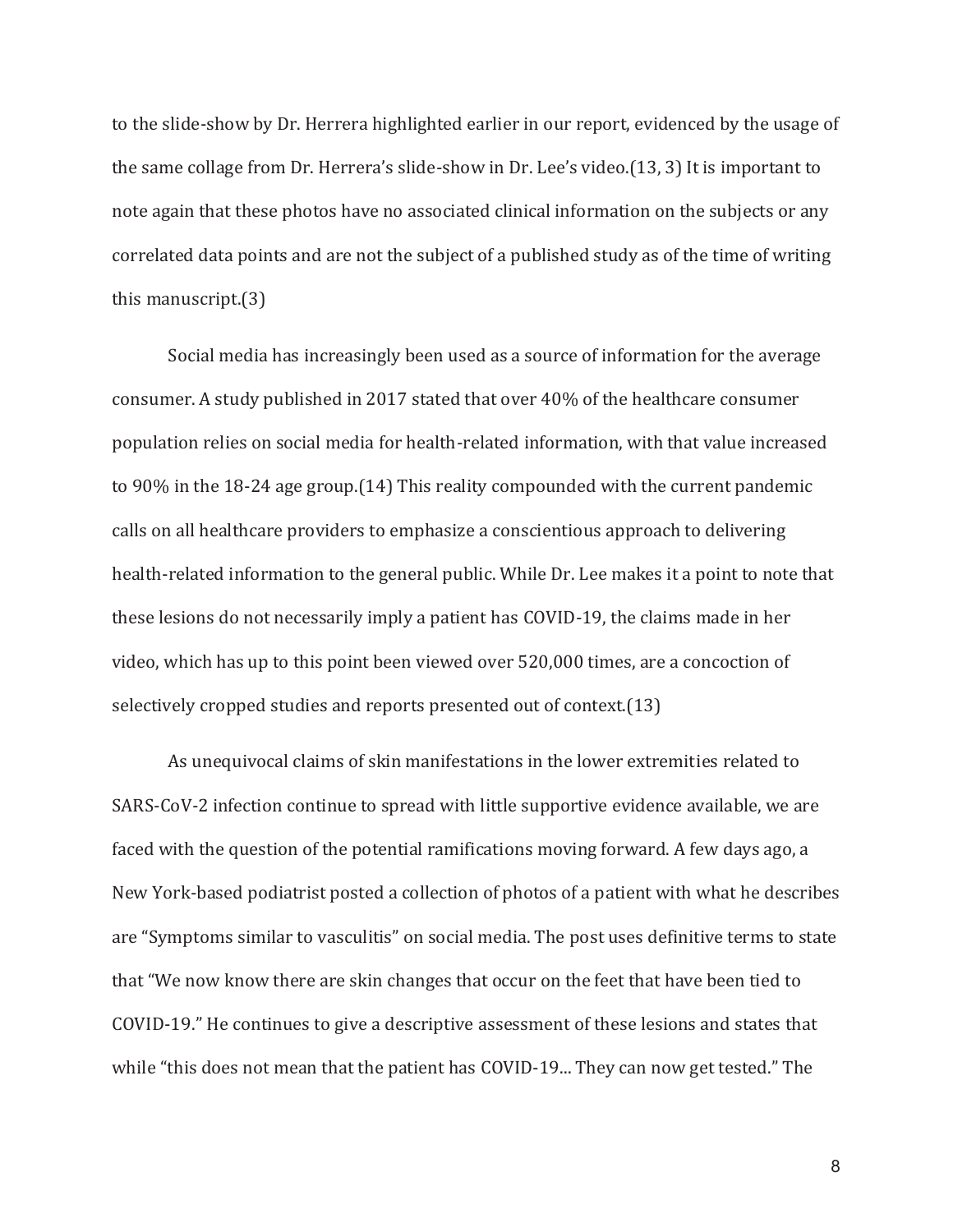podiatrist concludes his post by encouraging others to share it, and as of right now the post has been shared 228 times.(15)

An increasing number of practitioners are calling for performing COVID-19 tests on otherwise asymptomatic patients presenting with skin manifestations in the lower extremities. This poses a dilemma on two-fronts. Firstly, the data available to support a correlation-causation relationship is insufficient at this time. Secondly, tests are currently being rationed all across the country due to shortages.(16) The Centers for Disease Control and Prevention (CDC) has also published "Criteria to Guide Evaluation and Laboratory Testing for Covid-19." The criteria notes 4 categories: priority 1-3 and non-priority. In a pamphlet, the CDC defines COVID-19 symptoms as fever, cough, and shortness of breath.(17)

Asymptomatic patients with skin lesions fall into the non-priority category as "individuals without symptoms."(17) Even if testing were to ramp up and more substantive studies support a possible COVID-19 skin manifestation, there are many other widelydocumented symptoms that would likely supersede in priority, as some of them in isolation currently do not qualify for testing at many sites in the United States.(18) These symptoms include "myalgias (23.8%), diarrhea (23.7%), and nausea and vomiting (19.1%)," according to the "Clinical Characteristics of COVID-19 in New York City" study published in the *New England Journal of Medicine*, which performed a retrospective case series involving 393 consecutive patients admitted to two hospitals.(19)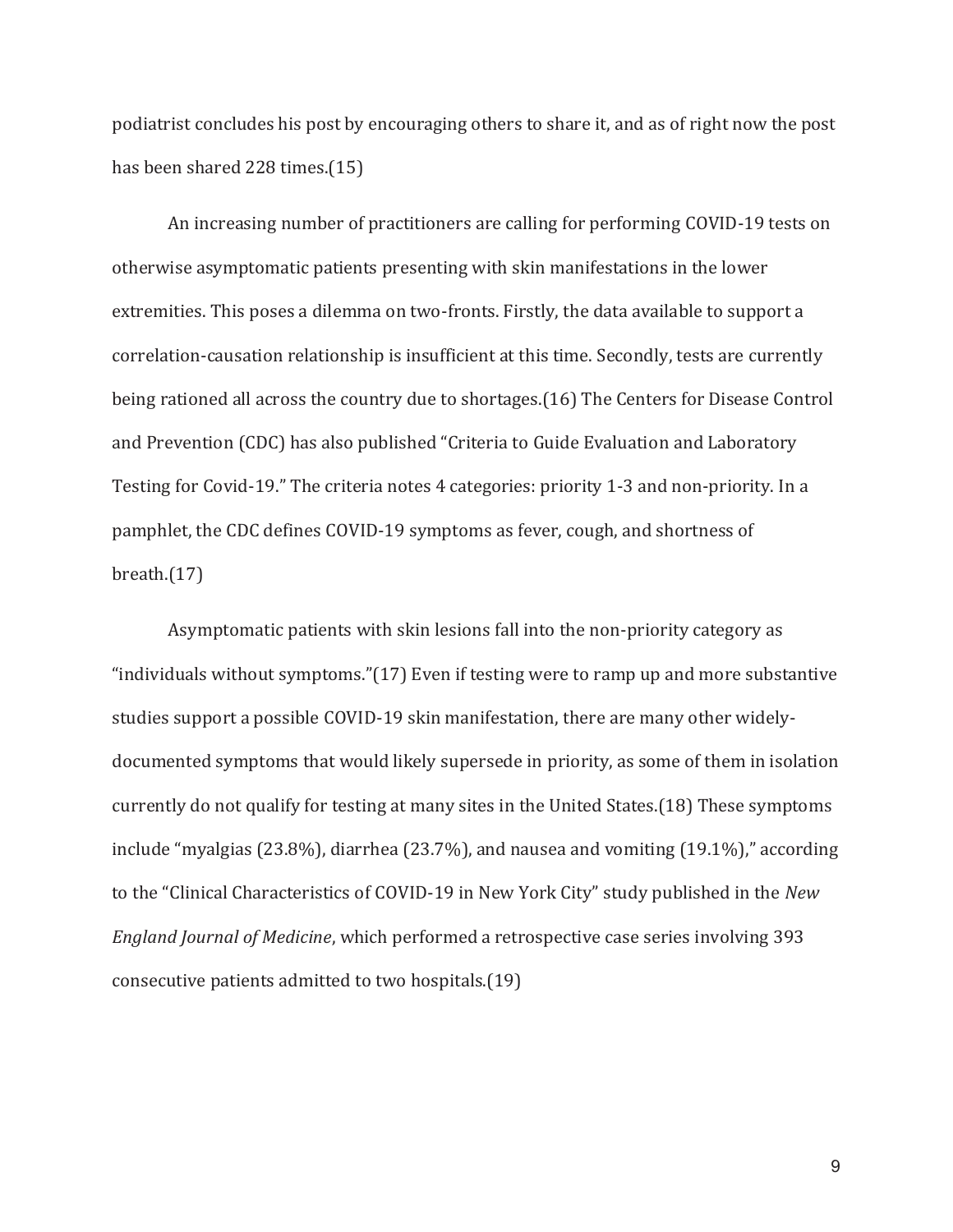## **Conclusions**

Although there are many viruses that present with dermatologic manifestations in the lower extremities(20), the published data currently available to suggest such an association with the novel coronavirus are small in size and other reports have been mainly anecdotal across the globe. As healthcare practitioners during a global pandemic, our expert opinions come with an even greater sense of responsibility. The onus is on us to deliver accurate and beneficial information, as the general public looks for answers.

The literature available today suggests that although there may be a dermatologic component to the disease, this has mostly been observed in the trunk. The literature also suggests that these lesions improve over time with conservative therapy.(7) There is no analytical evidence at this time to draw any relationships between lower-extremity lesions in otherwise asymptomatic patients, COVID-19 infections, and an associated risk of SARS-CoV-2 infection transmissibility by proxy.

In addition to the guidelines for testing outlined by the CDC's website, it notes that "clinicians should use their judgment to determine if a patient has signs and symptoms compatible with COVID-19 and whether the patient should be tested." The CDC also states that "increasing testing capacity will allow clinicians to consider COVID-19 testing for a wider group of symptomatic patients." Until the country has reached such a capacity in testing, and until further data are published, it is important for practitioners to "continue to work with their local and state health departments to coordinate testing," as the CDC suggests.(17)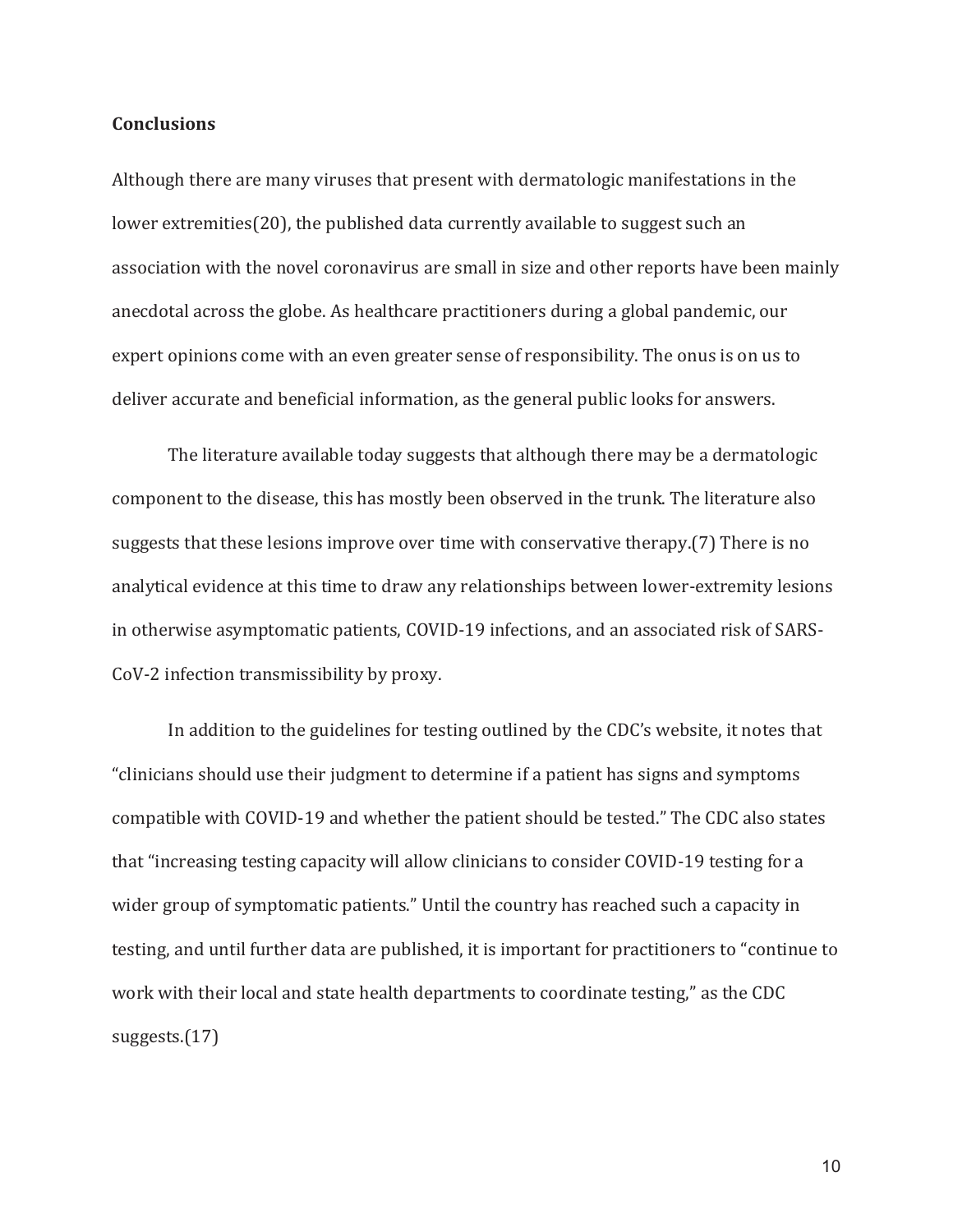The ultimate question that remains is what should a practitioner do if a patient presents with lower-extremity skin manifestations in the absence of an obvious etiological course in the setting of this pandemic? The answer to that question depends on a multitude of factors. It is important for practitioners to understand the difference between social distancing, self-monitoring, quarantining, and isolating. At this time, all individuals should heed to the CDC's guidelines and partake in social distancing. However, the recommendation to self-isolate a patient with this symptomatology out of fear of transmission to healthy individuals is one that should be made in accordance with local health authority guidelines and in collaboration with the patient's primary-care provider. A serious discussion should be had with the patient about the effects of self-isolation on mental health, and on where the data to suggest an association between such lowerextremity lesions and COVID-19 stand.(21)

In the meantime, there are several efforts to keep an eye on as research in this space continues to grow. The Infectious Diseases Society of America (IDSA) is in the process of publishing guidelines on testing and infection prevention.(22) Additionally, The American Academy of Dermatology (AAD) has created an international COVID-19 dermatology registry that is IRB approved and only allowing healthcare workers to report lesions to "help us understand dermatologic manifestations of the COVID-19 virus."(23) Registries are very important tools in assessing patterns in populations and may serve as precursors to further studies. However, until the medical community can assess the fruits of these efforts, any definitive statements regarding a correlation between the novel coronavirus and dermatologic manifestations in the lower extremities should be reserved until more evidence is analyzed.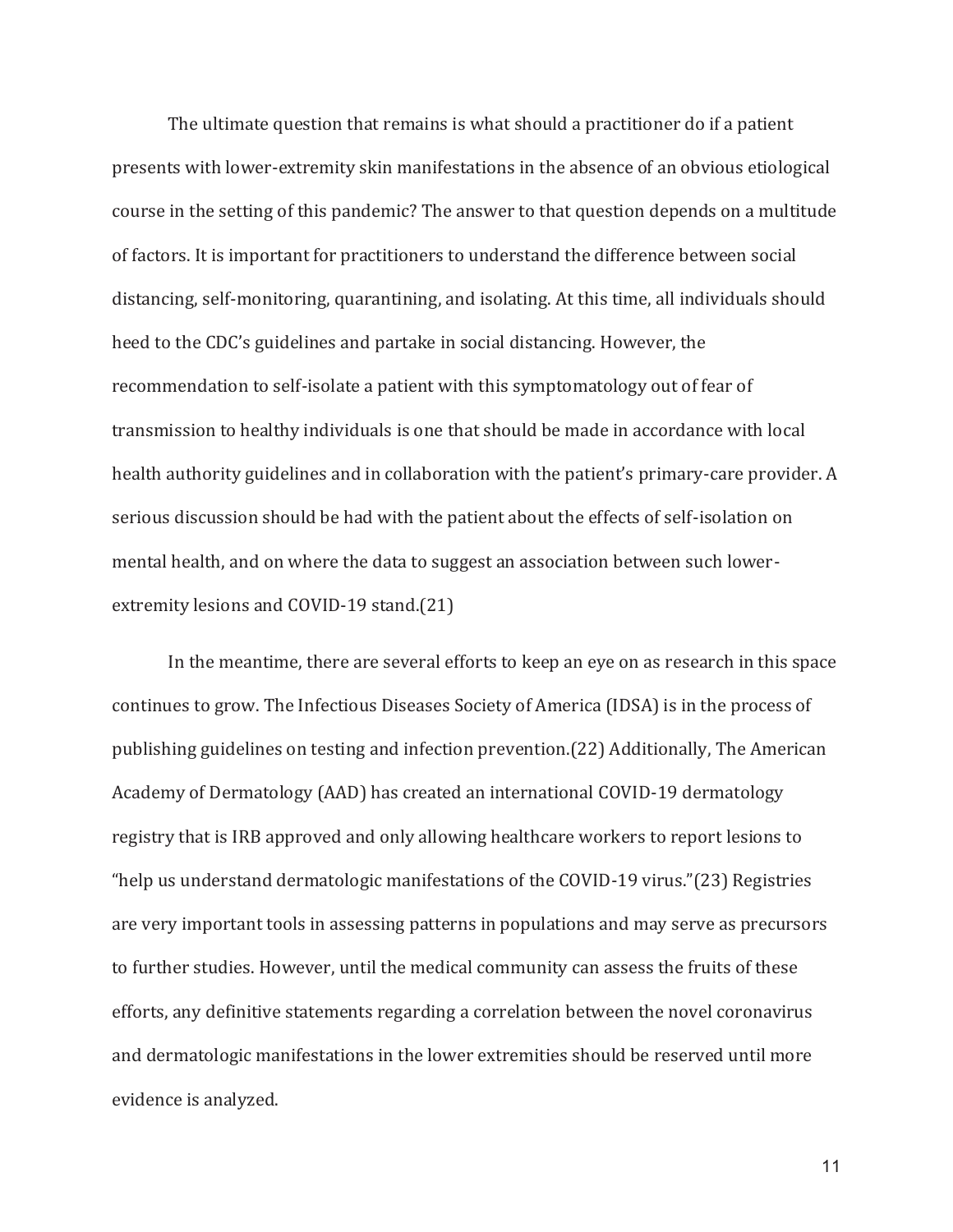# **References**

1. Bryner, Jeanna. 2020. "1st Known Case of Coronavirus Traced back to November in China." Livescience.com. Live Science. March 14, 2020.

https://www.livescience.com/first-case-coronavirus-found.html.

2. Guan, Wei-Jie, Zheng-Yi Ni, Yu Hu, Wen-Hua Liang, Chun-Quan Ou, Jian-Xing He, Lei Liu, et al. 2020. "Clinical Characteristics of Coronavirus Disease 2019 in China." *The New England Journal of Medicine*, February.

https://doi.org/10.1056/NEJMoa2002032.

3. *Dermal Injuries Detected By Podologists, That Occur In Patients With Covid-19 or Asymptomatic, Especially In Children and Adolescents. Photographs of Fellow Podiatrists*. n.d. Accessed April 18, 2020.

https://www.facebook.com/172311590024855/videos/2996836910380033/.

4. "Registro de Casos Compatibles COVID-19." Consejo General de Colegios Oficiales de Podólogos (CGCOP). Accessed April 18, 2020.

https://cgcop.es/2020/04/09/registro-de-casos-compatibles-covid-

19/?fbclid=IwAR2wv4ocR2eLQGPVSChBuPeDjub6Ay7tAZwqiuWISwYe0EqCPPklhR b3Rdg.

- 5. Mazzota F et. al. Acute Acro-Ischemia in a Child at the time of COVID-19. Dermatologica Pediatrica, 2020 April 11. https://www.fip-ifp.org/wpcontent/uploads/2020/04/acroischemia-ENG.pdf
- 6. Mazzota F et. al. A New Vasculitis at the time of COVID-19. Dermatologica Pediatrica, 2020 April 13. https://www.ejpd.com/images/nuova-vasculite-covid-ENG.pdf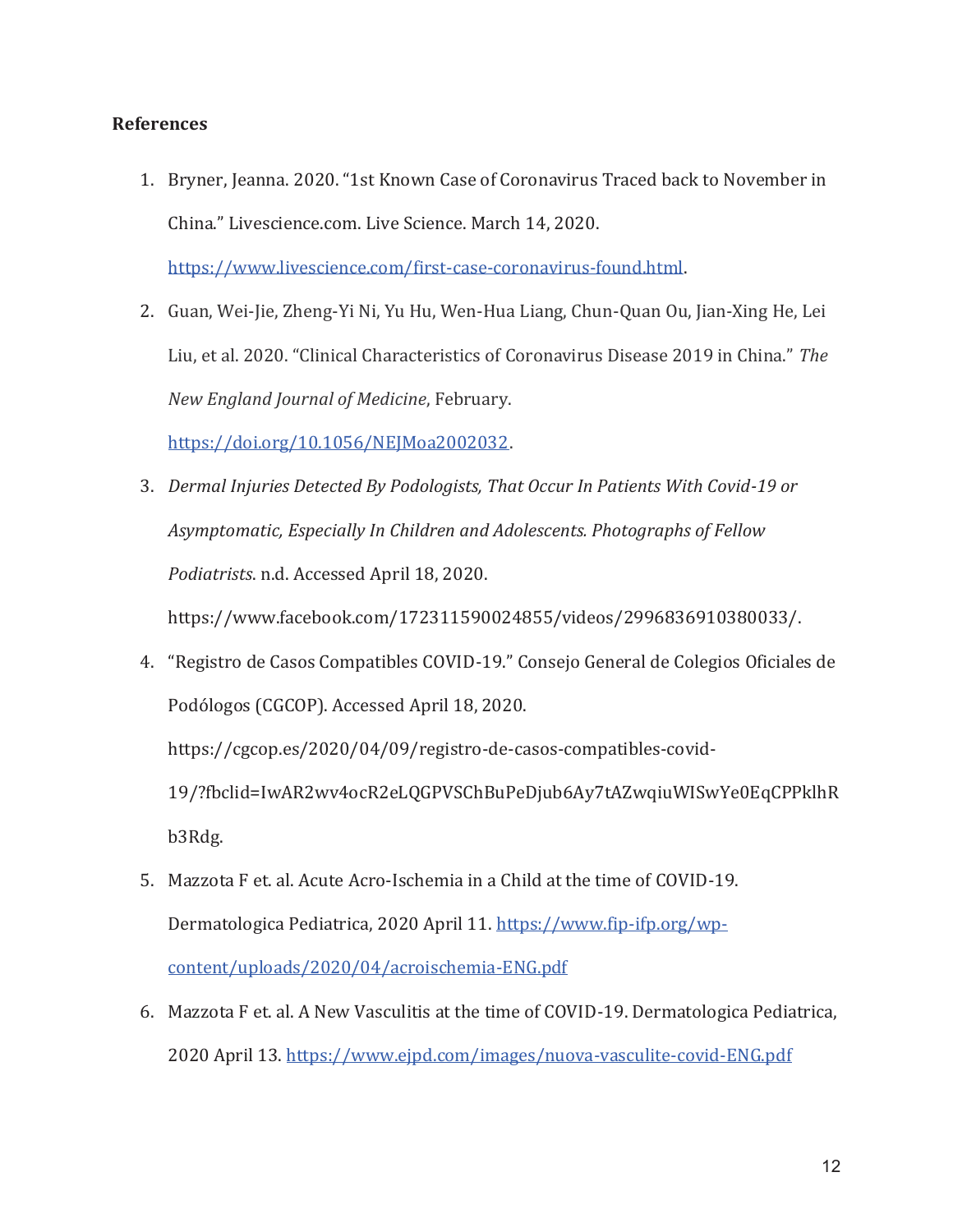- 7. Recalcati, S. 2020. "Cutaneous Manifestations in COVID-19: A First Perspective." *Journal of the European Academy of Dermatology and Venereology: JEADV*, March. https://doi.org/10.1111/jdv.16387.
- 8. Fr, Baltazare. n.d. "Communiqué de Presse 06/04/20 COVID19 et Peau Syndicat National Des Dermatologues-Vénéréologues." Syndicat National Des Dermatologues-Vénéréologues. Accessed April 18, 2020. https://www.syndicatdermatos.org/communique/communique-de-presse-06-04- 20-covid19-et-peau/.
- 9. Manalo, Iviensan F., Molly K. Smith, Justin Cheeley, and Randy Jacobs. 2020. "A Dermatologic Manifestation of COVID-19: Transient Livedo Reticularis." *Journal of the American Academy of Dermatology*, April.

https://doi.org/10.1016/j.jaad.2020.04.018.

- 10. Zhang Y., Cao W., Xiao M., Li Y. J., Yang Y., Zhao J., Zhou X., et al. 2020. "[Clinical and coagulation characteristics of 7 patients with critical COVID-2019 pneumonia and acro-ischemia]." *Zhonghua xue ye xue za zhi = Zhonghua xueyexue zazhi* 41 (0): E006.
- 11. Kluger, Jeffrey. 2020. "How Coronavirus Fear Is Hitting the OCD Community." *Time*, March 26, 2020. https://time.com/5808278/coronavirus-anxiety/.
- 12. Ciaccia, Chris. 2020. "Researchers Discover New Coronavirus Symptoms: Feet Lesions," April. https://www.foxnews.com/science/researchers-discover-newcoronavirus-symptoms-feet-lesions.
- 13. Lee, Sandra. 2020."Skin Findings in COVID-19." April 9, 2020. Youtube. Accessed April 18, 2020. https://www.youtube.com/watch?v=rIyu18Ap\_5o.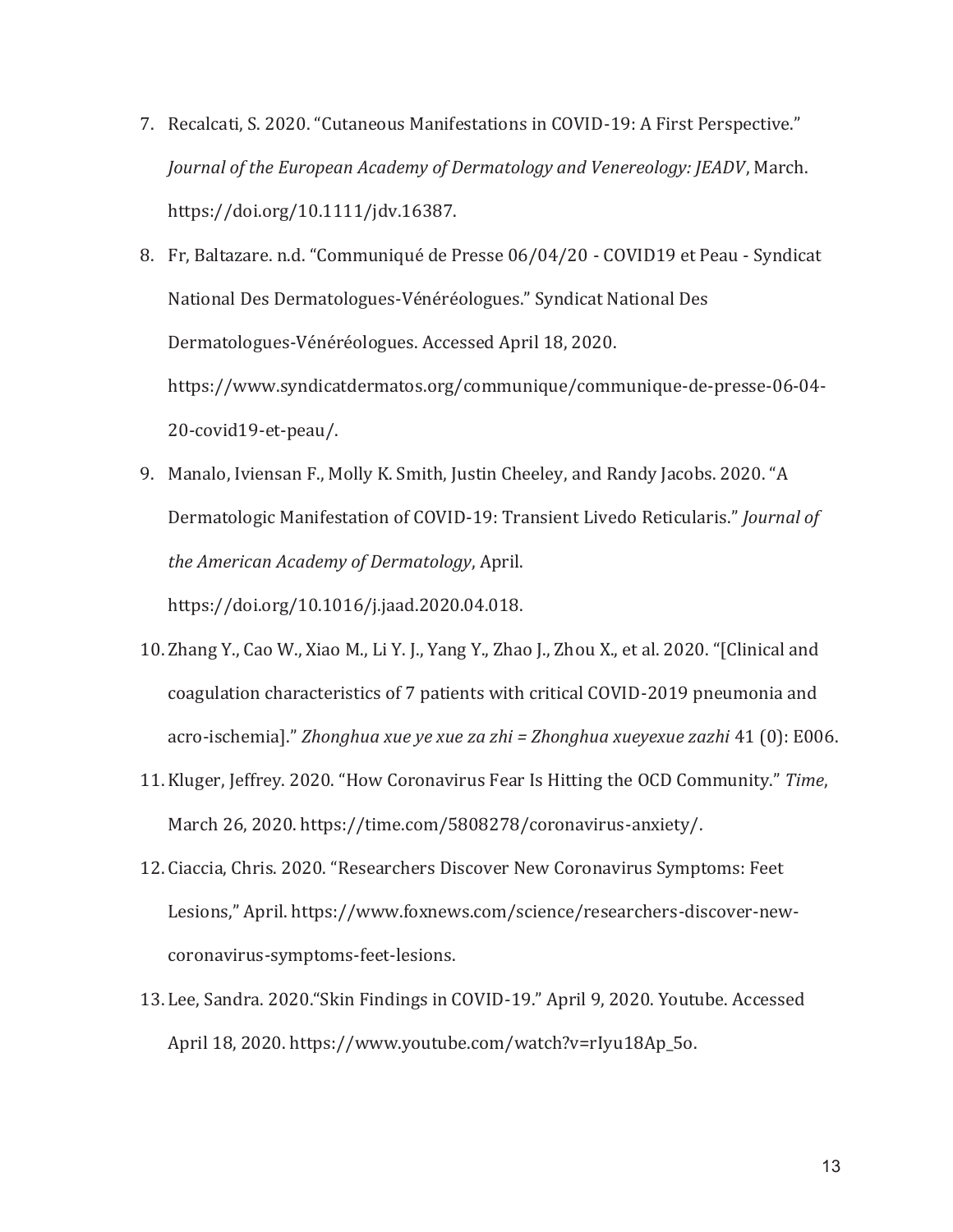- 14. Surani, Zoya, Rahim Hirani, Anita Elias, Lauren Quisenberry, Joseph Varon, Sara Surani, and Salim Surani. 2017. "Social Media Usage among Health Care Providers." *BMC Research Notes* 10 (1): 654.
- 15. Morelli, Charles "I am sharing these pictures here on FB for both my colleagues and friends in order to educate and inform." April 15, 2020. Facebook. Accessed April 18, 2020. https://www.facebook.com/charles.morelli/posts/10220275505693273.
- 16. Siegler, Kirk. 2020. "Many Who Need Testing For COVID-19 Fail To Get Access." *NPR*, April 3, 2020. https://www.npr.org/2020/04/03/826044608/many-who-needtesting-for-covid-19-fail-to-get-access.
- 17. CDC. 2020. "Evaluating and Testing Persons for Coronavirus Disease 2019 (COVID-19)." Centers for Disease Control and Prevention. March 25, 2020. https://www.cdc.gov/coronavirus/2019-ncov/hcp/clinical-criteria.html.
- 18."Interim Criteria to Guide Testing of Persons Under Investigation (PUIs) for Coronavirus Disease 2019 (COVID-19)." n.d. https://www.dshs.texas.gov/coronavirus/docs/DSHSCriteriatoGuideTestingofPUI.p

df.

19. Goyal, Parag, Justin J. Choi, Laura C. Pinheiro, Edward J. Schenck, Ruijun Chen, Assem Jabri, Michael J. Satlin, et al. 2020. "Clinical Characteristics of Covid-19 in New York City." *The New England Journal of Medicine*, April.

https://doi.org/10.1056/NEJMc2010419.

20. Lim, Henry W., Scott A. B. Collins, Jack S. Resneck Jr, Jean L. Bolognia, Julie A. Hodge, Thomas A. Rohrer, Marta J. Van Beek, et al. 2017. "The Burden of Skin Disease in the United States." *Journal of the American Academy of Dermatology* 76 (5): 958–72.e2.